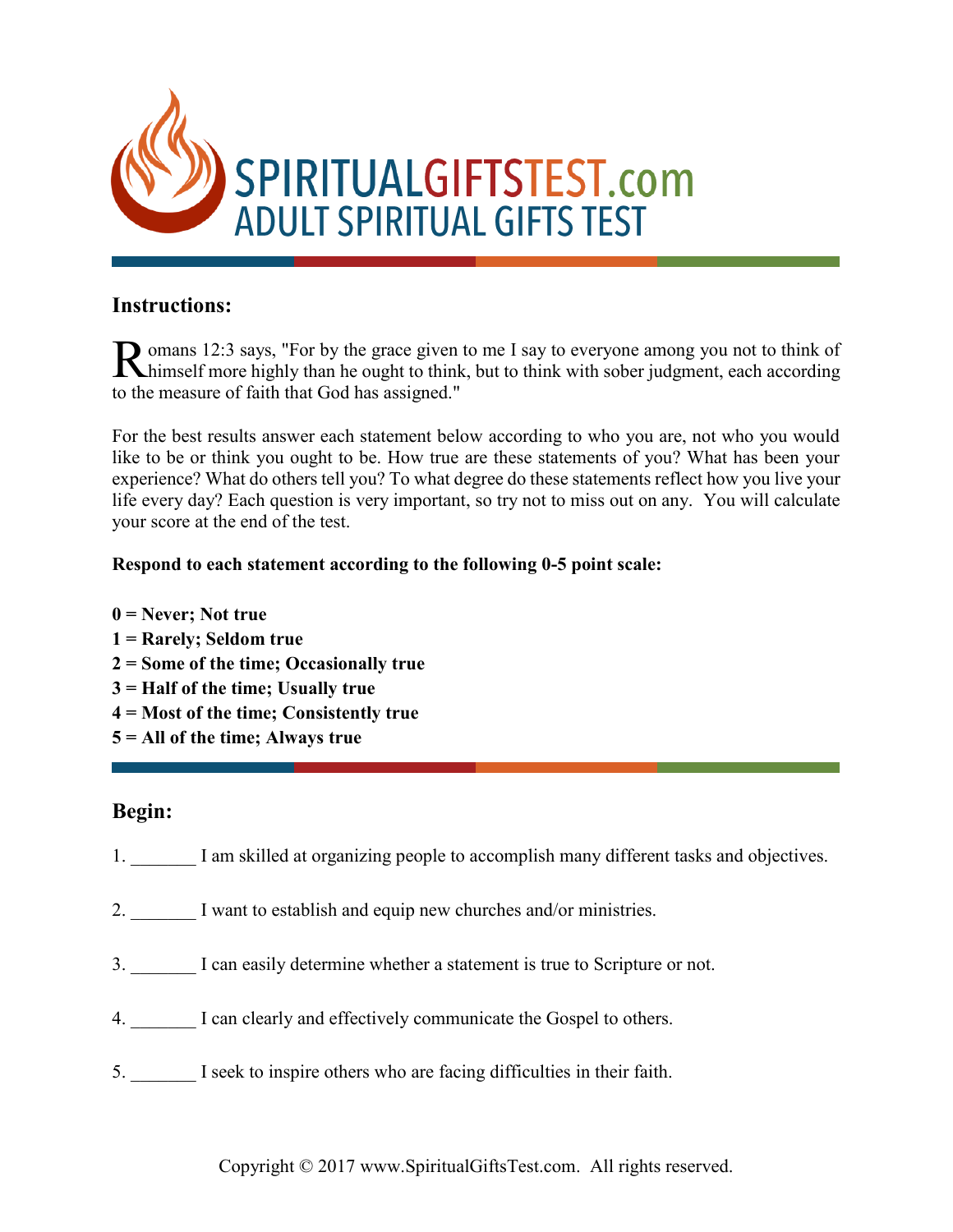6. \_\_\_\_\_\_\_ I live confidently knowing that God is intimately concerned and involved with my life.

7. \_\_\_\_\_\_\_ I live a simple lifestyle so that I can give a larger portion of my income to The Lord's work.

8. People often ask me my perspective or interpretation of specific passages of Scripture.

9. Others tend to follow my lead.

10. \_\_\_\_\_\_\_ I have great empathy for those who are facing difficult life challenges.

11. \_\_\_\_\_\_\_ I am very protective of the spiritual well-being of others.

12. \_\_\_\_\_\_\_ At times God has given me a message for an individual or group and compelled me to speak it to them.

13. \_\_\_\_\_\_\_ I enjoy doing everyday tasks that support the various ministries of the church.

14. I spend large amounts of time studying the Word of God knowing that my effort will make a difference in someone's life.

15. \_\_\_\_\_\_\_ I often have helpful insights into situations that have not been made clear to others.

16. I can clearly see what needs to be done and implement a plan to make it happen.

17. \_\_\_\_\_\_\_ Cultural boundaries do not hinder my work to expand the kingdom of God.

18. \_\_\_\_\_\_\_ I pay attention to what people say and how they say it, particularly those who teach.

19. I feel a burden of compassion for those who are lost without Jesus.

20. When people are discouraged, I remind them of the power and promises of God found in Scripture.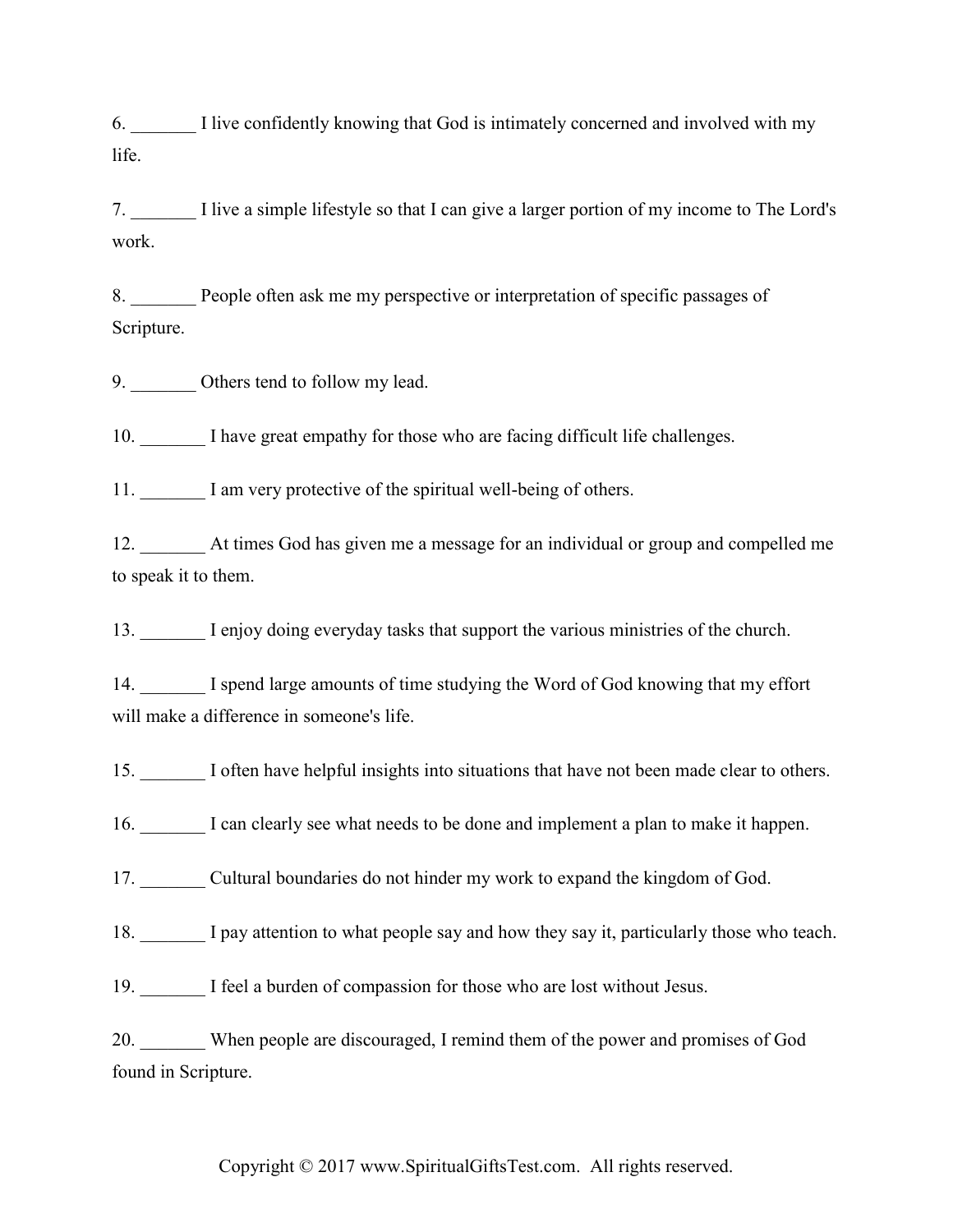21. \_\_\_\_\_\_\_ I trust God completely to answer my prayers according to His perfect will.

22. \_\_\_\_\_\_\_ I consistently and joyfully give of my income - often more than a tithe.

23. The Spirit has brought to my mind information that I have been able to use to minister to others effectively.

24. I have a vision for my church or ministry and I know what needs to be done to accomplish it.

25. I see the sick or needy as those who most need the love and comfort that Jesus offers.

26. \_\_\_\_\_\_\_ I love spending time nurturing and guiding others in their faith.

27. There have been occasions that I have received a revelation from the Lord and spoken it to the church.

28. I readily volunteer to help in church when I know it will fill a practical need.

29. I effectively communicate the Bible in ways that influence and motivate others to learn more.

30. I have learned through my experiences in life and can often guide others who are facing similar difficulties or challenges that I have had.

31. \_\_\_\_\_\_\_ I am good at delegating responsibility and trust others to "do their jobs."

32. I can minister to people in different cultures effectively.

33. \_\_\_\_\_\_\_ I am a quick and accurate judge of character.

34. \_\_\_\_\_\_\_ I seek ways to build relationships with non-Christians so that The Lord will use me to share the Gospel with them.

35. \_\_\_\_\_\_\_ I am compelled to challenge and inspire growth in those whose faith is stagnant.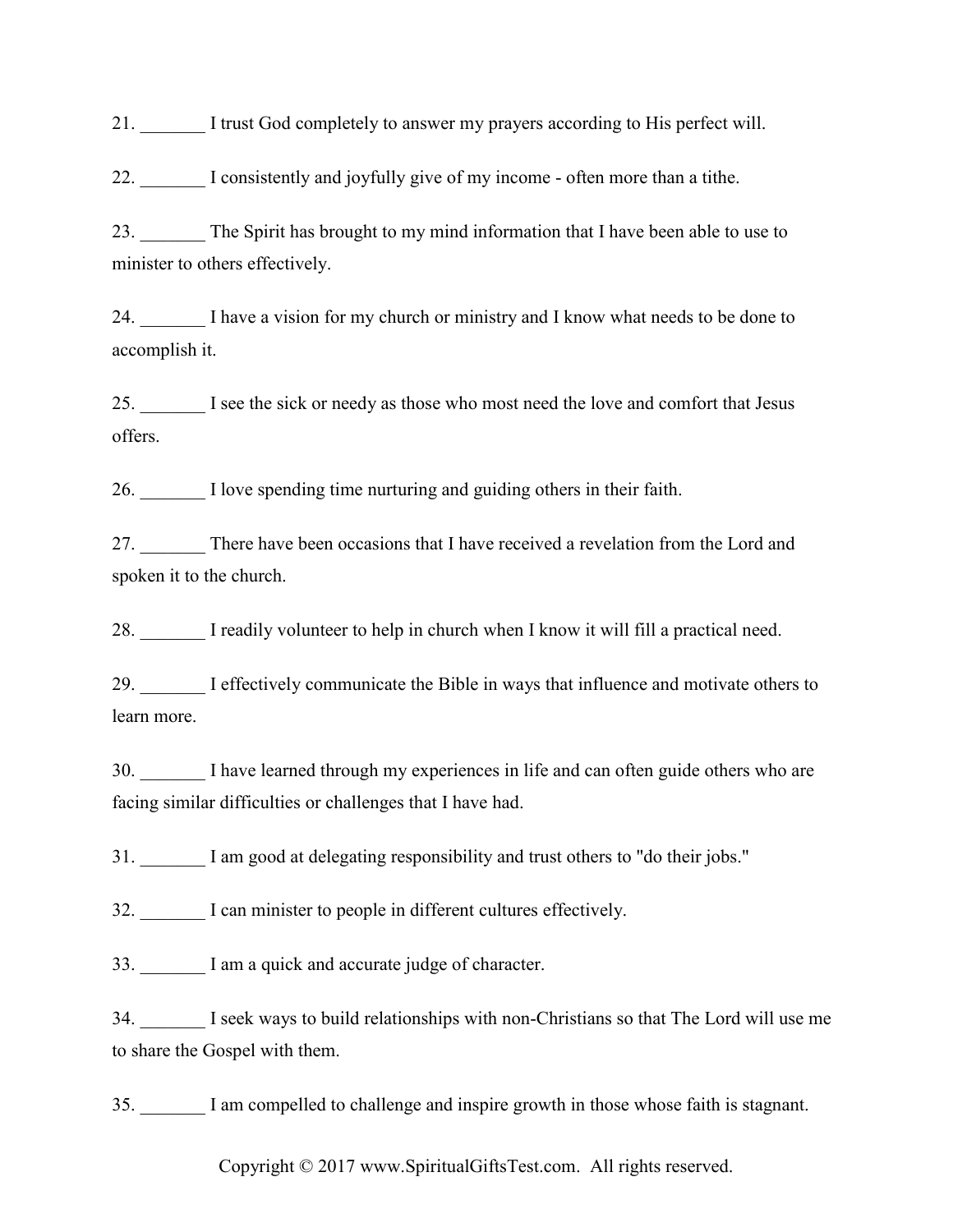36. \_\_\_\_\_\_\_ I know God will come through even if I don't see any possible solution to my problem.

37. When I give it brings me great joy knowing that more people will be served and touched with the Gospel.

38. \_\_\_\_\_\_\_ I study the Bible regularly in order to share truth with others in and outside the church.

39. \_\_\_\_\_\_\_ I am not afraid to take risks to advance the kingdom of God through my church or ministry.

40. I care deeply about those who are hurting and want to help them navigate through their tough times.

41. I desire to help the wounded and lost find healing and shelter in Jesus Christ.

42. The Lord has spontaneously given me information about an individual that I felt obligated to confront them with in order to restore them to God.

43. I like to serve the Lord "behind the scenes."

44. \_\_\_\_\_\_\_ I am able to explain deep theological truths in ways that even a child can understand them.

45. \_\_\_\_\_\_\_ I often help people by offering Scriptural lessons and principles as solutions to life's various challenges.

46. \_\_\_\_\_\_\_ I like to create ways to make things run efficiently in my life and work.

47. \_\_\_\_\_\_\_ God has given me influence over several different ministries and/or churches.

48. I can readily sense the enemy or a demonic influence in a situation.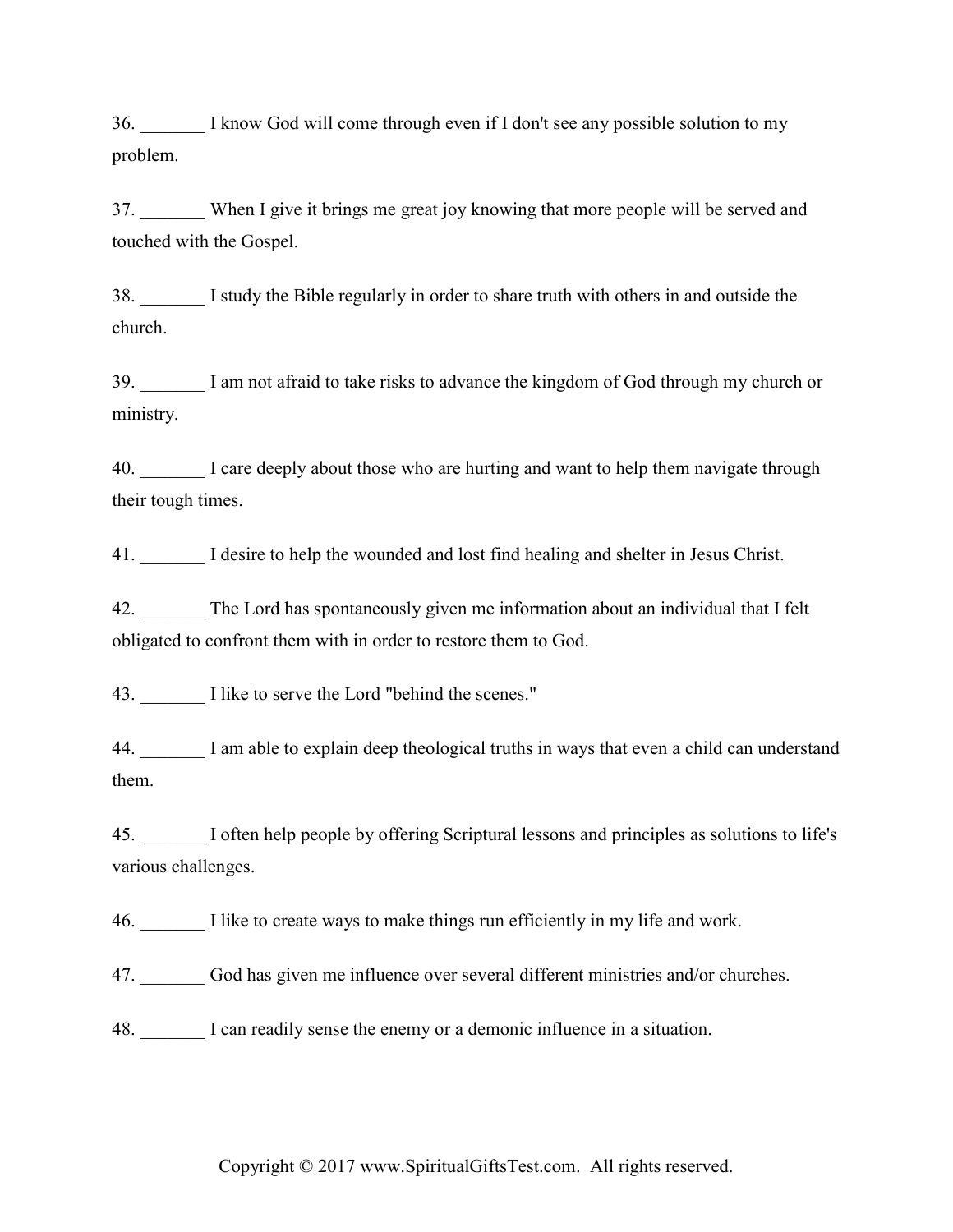49. I love to memorize Scripture to share with those who don't know Jesus as their Savior.

50. \_\_\_\_\_\_\_ I am not afraid to challenge someone if I know it will foster spiritual growth and boldness in their life.

51. \_\_\_\_\_\_\_ I will boldly move forward in a situation if I sense God's calling and provision to do so.

52. I believe I have been blessed financially so that I may be a blessing to the church and her mission to reach the lost and help the poor.

53. \_\_\_\_\_\_\_ I retain most of what I learn and can recall it quickly when the need arises.

54. I can readily identify leaders and love to help them grow in their gifts and abilities.

55. \_\_\_\_\_\_\_ I love to see people through the storms of life and show them the compassion that Jesus did.

56. \_\_\_\_\_\_\_ I care about the church and do all I can to see it grow and be built up in love.

57. \_\_\_\_\_\_\_ God has put in my mind urgent matters that were otherwise unknown that I have announced to the church.

58. \_\_\_\_\_\_\_ I set aside time in my week to help those in need in my church and community.

59. I enjoy communicating the important details of Scripture to others.

60. \_\_\_\_\_\_\_ I can see where a group or individual's decisions and actions will lead them, and I offer to guide them in the right direction.

61. \_\_\_\_\_\_\_ Details matter to me and I pay special attention to make sure things are done correctly.

62. \_\_\_\_\_\_\_ I am qualified and able to establish and lead a new church or ministry.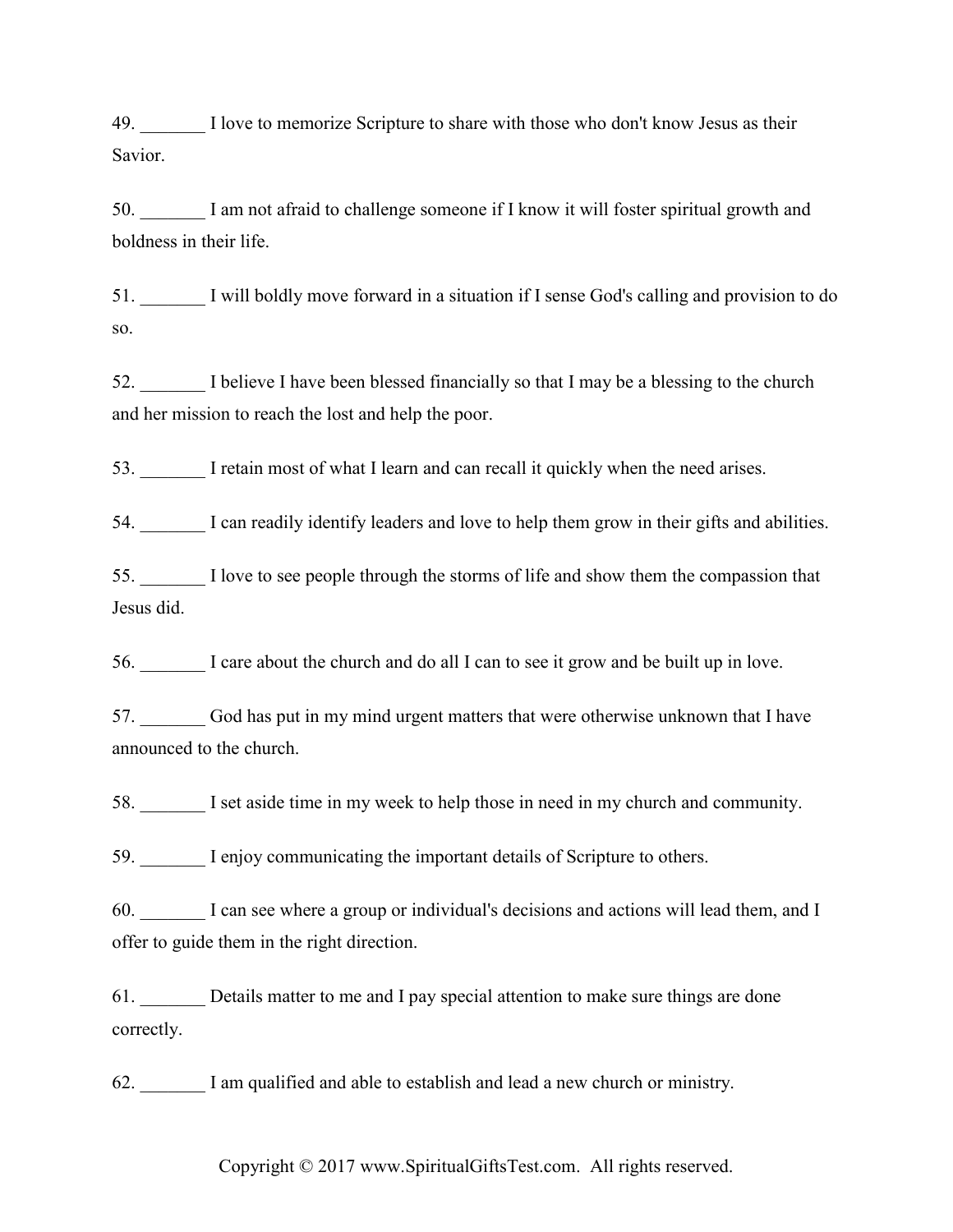63. \_\_\_\_\_\_\_ I can often tell if someone is being deceitful or dishonest before it becomes apparent to others.

64. \_\_\_\_\_\_\_ I love to share what Christ has done in my life and how He has changed me.

65. \_\_\_\_\_\_\_ Others have told me that my words have compelled them to step out and grow in their faith.

66. \_\_\_\_\_\_\_ Even when times are tough, I trust God completely to comfort me and provide for my needs.

67. \_\_\_\_\_\_\_ Stewardship is an important discipline in my daily walk with Christ.

68. \_\_\_\_\_\_\_ I like to share the truth and insights God has shown me with others.

69. People often look to me to lead a group or project.

70. \_\_\_\_\_\_\_ I have been known to "care too much" and help others in their time of need.

71. \_\_\_\_\_\_\_ I long to see each person in the church fulfilling the Great Commission.

72. \_\_\_\_\_\_\_ I have suddenly received a message from God specific to our congregation and shared it for the edification of the entire church.

73. If I recognize a need in the church I simply fill it without being asked.

74. \_\_\_\_\_\_\_ Others have shared that my teaching is helpful and easy to understand.

75. \_\_\_\_\_\_\_ It is humbling to me when someone asks for my guidance, so I take great care to help them.

76. I manage my time wisely.

77. \_\_\_\_\_\_\_ I have a strong desire to raise up leaders and pastors who will equip the church.

78. \_\_\_\_\_\_\_ I have a strong "radar" for false teaching.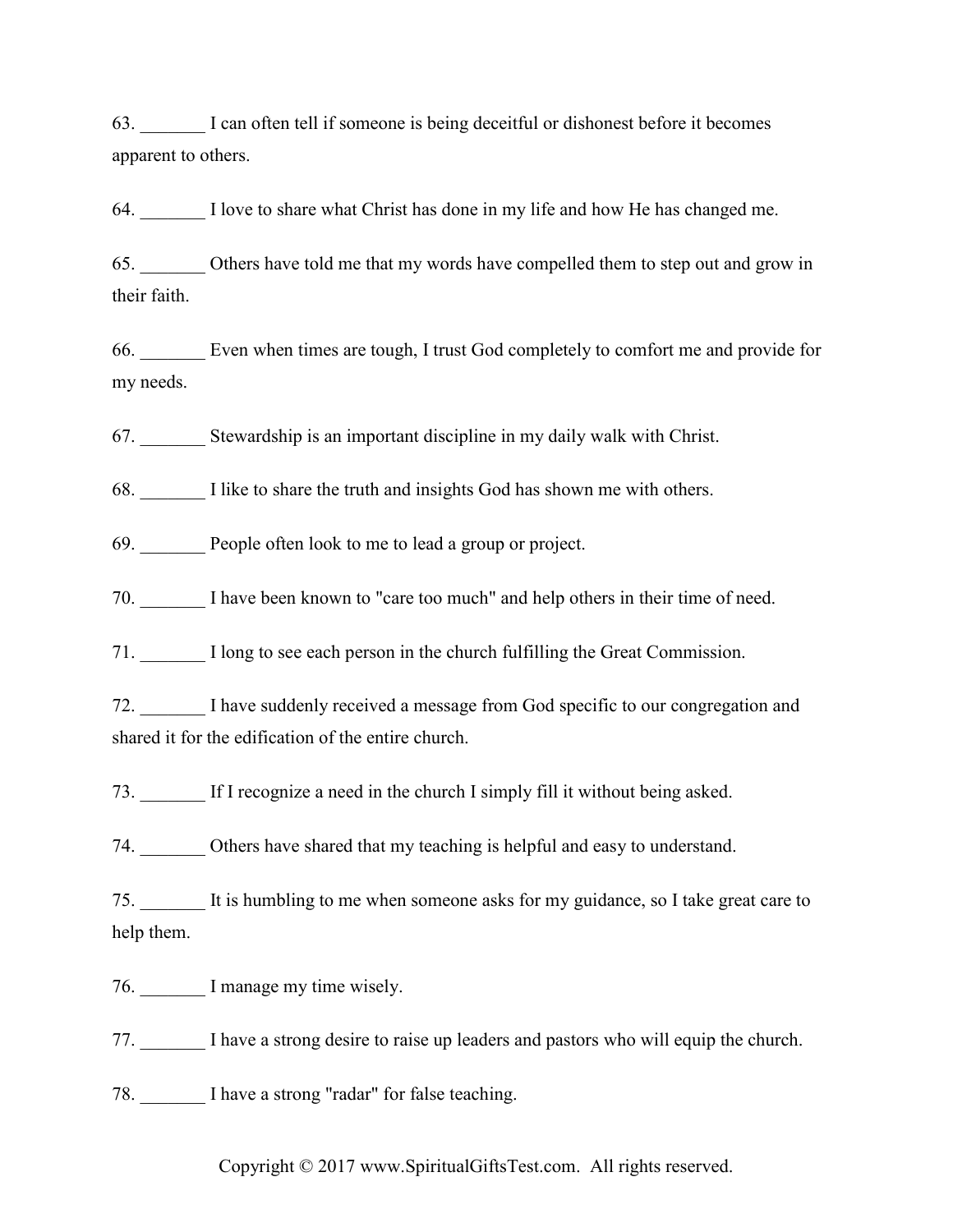79. \_\_\_\_\_\_\_ I am not afraid to plead with people to believe that Christ died for their sin and to confess Him as Lord and Savior.

80. When others are faced with difficult situations, I boldly tell them of the faithfulness of God towards His people.

81. I don't often worry because of my confidence in God's ability and willingness to see me through every circumstance.

82. I seek ways to help others financially and share the love of Christ with them.

83. I am able to relate the truth and realities of the Gospel to all aspects of life.

84. I am not afraid to step up and take charge in a crisis situation.

85. I seek out those who are deemed "lost causes" and aid them in restoring their lives.

86. The Gospel of Jesus Christ is the foundation of my life and ministry.

87. Others have recognized that often God has spoken clearly and directly to them through a message I have shared.

88. I believe there is eternal significance in performing mundane tasks and service.

89. I love discovering how the Gospel is woven throughout the entire Bible as I increasingly spend time in study.

90. \_\_\_\_\_\_\_ I can easily see which plan or strategy is the best one in a given circumstance.

91. My desk or workspace is set up so I can access whatever I need quickly.

92. Other pastors and leaders often come to me for help and guidance.

93. Others have told me that my perceptions or judgments of people, situations, or statements have proved trustworthy.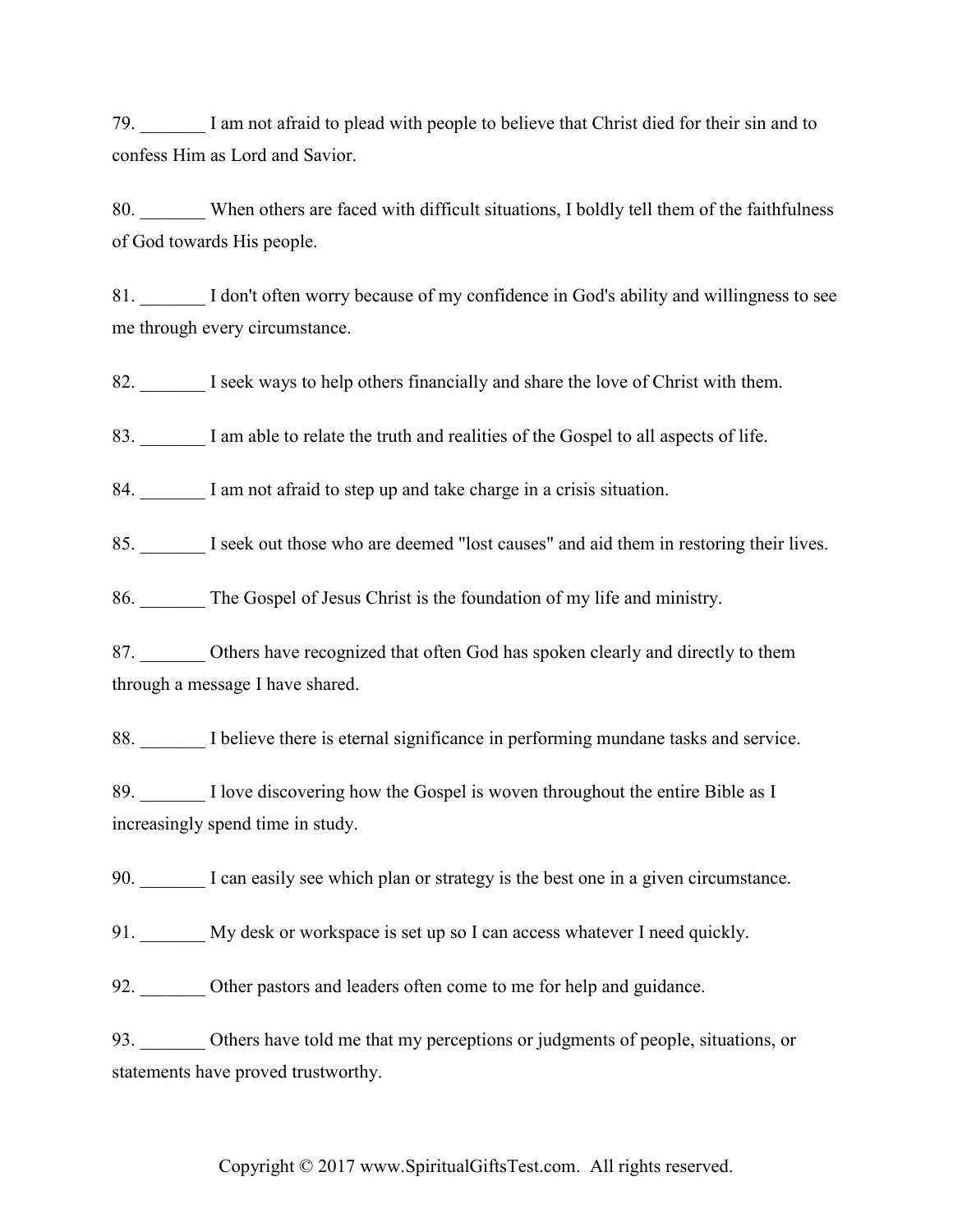94. Most of my conversations with non-Christians lead to me speaking about my faith in Jesus.

95. \_\_\_\_\_\_\_ If a person or a group is stumbling or deviating from the life God has intended for them, I will speak up and press them to remember and return to joyful life in Christ.

96. I consistently encourage others to trust God in everything.

97. \_\_\_\_\_\_\_ I give generously and without pretense to the ministry of God's people.

98. I can usually recall a Scripture verse or passage that applies to a given situation.

99. I am more "visionary" than detail oriented. I concentrate more on the big picture than the day-to-day particulars.

100. Others have showed appreciation that I have comforted and ministered to them at a low point in their lives.

101. I build others up to be more like Jesus.

102. \_\_\_\_\_\_\_ I can recall times the Lord gave a specific message to His church through me.

103. I find joy in being a helper and assisting others in their ministries.

104. Often the Holy Spirit gives me just the right words to say when I am teaching an individual or group.

105. I can often see through the confusion or conflict in a situation and provide a practical and Scriptural solution to it.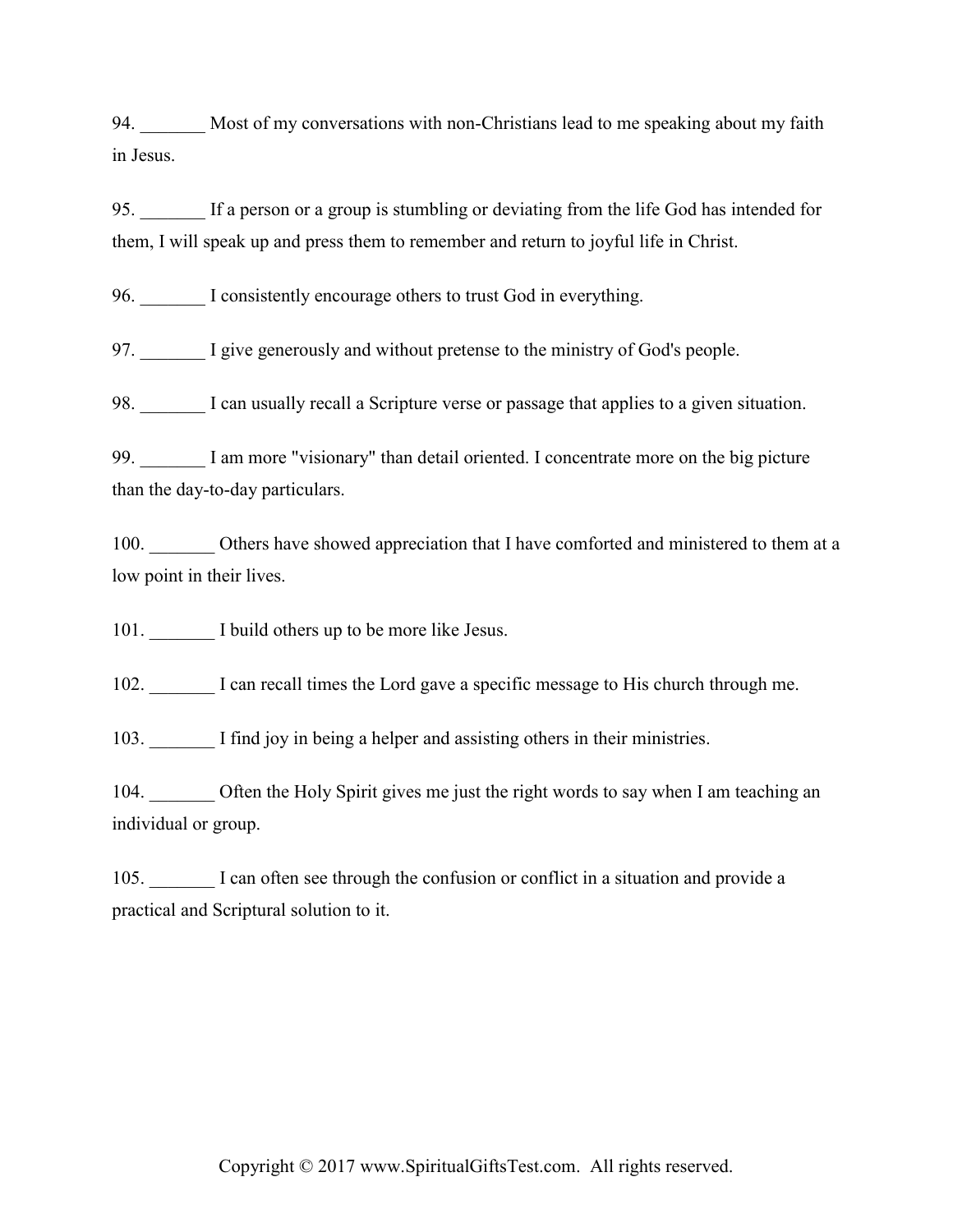## **Scoring Instructions:**

W rite your score (from 0-5) for each question in the box with that question number. Add up each column and write your total scores above the corresponding Gift Code. Once you have done thin column and write your total scores above the corresponding Gift Code. Once you have done this you can check the key below to see what spiritual gift each Gift Code represents. **The highest score for any gift is 35**. The higher the score, the stronger you are in that spiritual gift based on your responses. A score of **29 or higher** in any gift is a strong indicator of the presence of that gift in your life. Scores between **22 and 28** could indicate a spiritual gift in the "seedling" stage, particularly if one or more of your top three scores are in this range.

# **Scoring Matrix:**

|                               | $\,1\,$ | $\overline{2}$ | $\overline{\mathbf{3}}$ | $\overline{4}$ | 5  | 6               | $\overline{7}$ | 8  | 9  | 10  | 11  | 12     | 13        | 14        | 15  |
|-------------------------------|---------|----------------|-------------------------|----------------|----|-----------------|----------------|----|----|-----|-----|--------|-----------|-----------|-----|
|                               | 16      | 17             | 18                      | 19             | 20 | 21              | $22\,$         | 23 | 24 | 25  | 26  | 27     | 28        | 29        | 30  |
|                               | 31      | 32             | 33                      | 34             | 35 | 36              | 37             | 38 | 39 | 40  | 41  | 42     | 43        | 44        | 45  |
|                               | 46      | 47             | 48                      | 49             | 50 | 51              | 52             | 53 | 54 | 55  | 56  | 57     | 58        | 59        | 60  |
|                               | 61      | 62             | 63                      | 64             | 65 | 66              | 67             | 68 | 69 | 70  | 71  | $72\,$ | 73        | 74        | 75  |
|                               | 76      | 77             | $78\,$                  | 79             | 80 | $\overline{81}$ | 82             | 83 | 84 | 85  | 86  | 87     | 88        | 89        | 90  |
|                               | 91      | 92             | 93                      | 94             | 95 | 96              | 97             | 98 | 99 | 100 | 101 | 102    | 103       | 104       | 105 |
| <b>Total</b><br><b>Scores</b> |         |                |                         |                |    |                 |                |    |    |     |     |        |           |           |     |
| Gift<br>Codes                 | Ad      | Ap             | Di                      | Ev             | Ex | Fa              | Gi             | Kn | Le | Me  | Pa  | Pr     | <b>Se</b> | <b>Te</b> | Wi  |